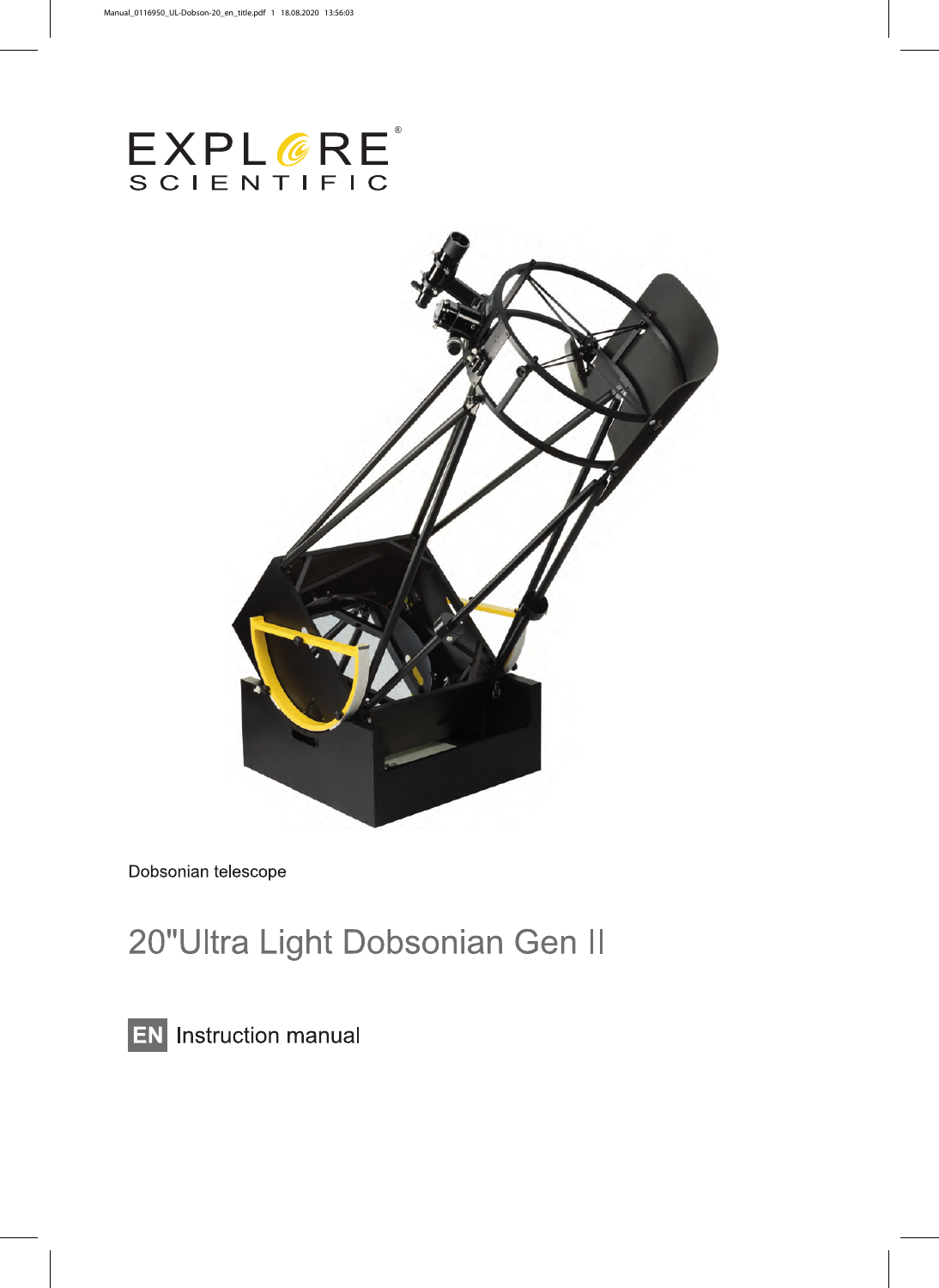|            | Besuchen Sie unsere Website über den folgenden QR Code oder Weblink um weitere Informationen zu<br>diesem Produkt oder die verfügbaren Übersetzungen dieser Anleitung zu finden.                                            |  |
|------------|-----------------------------------------------------------------------------------------------------------------------------------------------------------------------------------------------------------------------------|--|
|            | Visit our website via the following QR Code or web link to find further information on this product or the<br>available translations of these instructions.                                                                 |  |
| FR         | Si vous souhaitez obtenir plus d'informations concernant ce produit ou rechercher ce mode d'emploi en<br>d'autres langues, rendez-vous sur notre site Internet en utilisant le code QR ou le lien correspondant.            |  |
| INL        | Bezoek onze internetpagina via de volgende QR-code of weblink, voor meer informatie over dit product<br>of de beschikbare vertalingen van deze gebruiksaanwijzing.                                                          |  |
| <b>IES</b> | ¿Desearía recibir unas instrucciones de uso completas sobre este producto en un idioma determinado?<br>Entonces visite nuestra página web utilizando el siguiente enlace (código QR) para ver las versiones<br>disponibles. |  |
|            | Desidera ricevere informazioni esaustive su questo prodotto in una lingua specifica? Venga a visitare il<br>nostro sito Web al seguente link (codice QR Code) per conoscere le versioni disponibili.                        |  |
|            |                                                                                                                                                                                                                             |  |

www.bresser.de/P0116950



www.bresser.de/warranty\_terms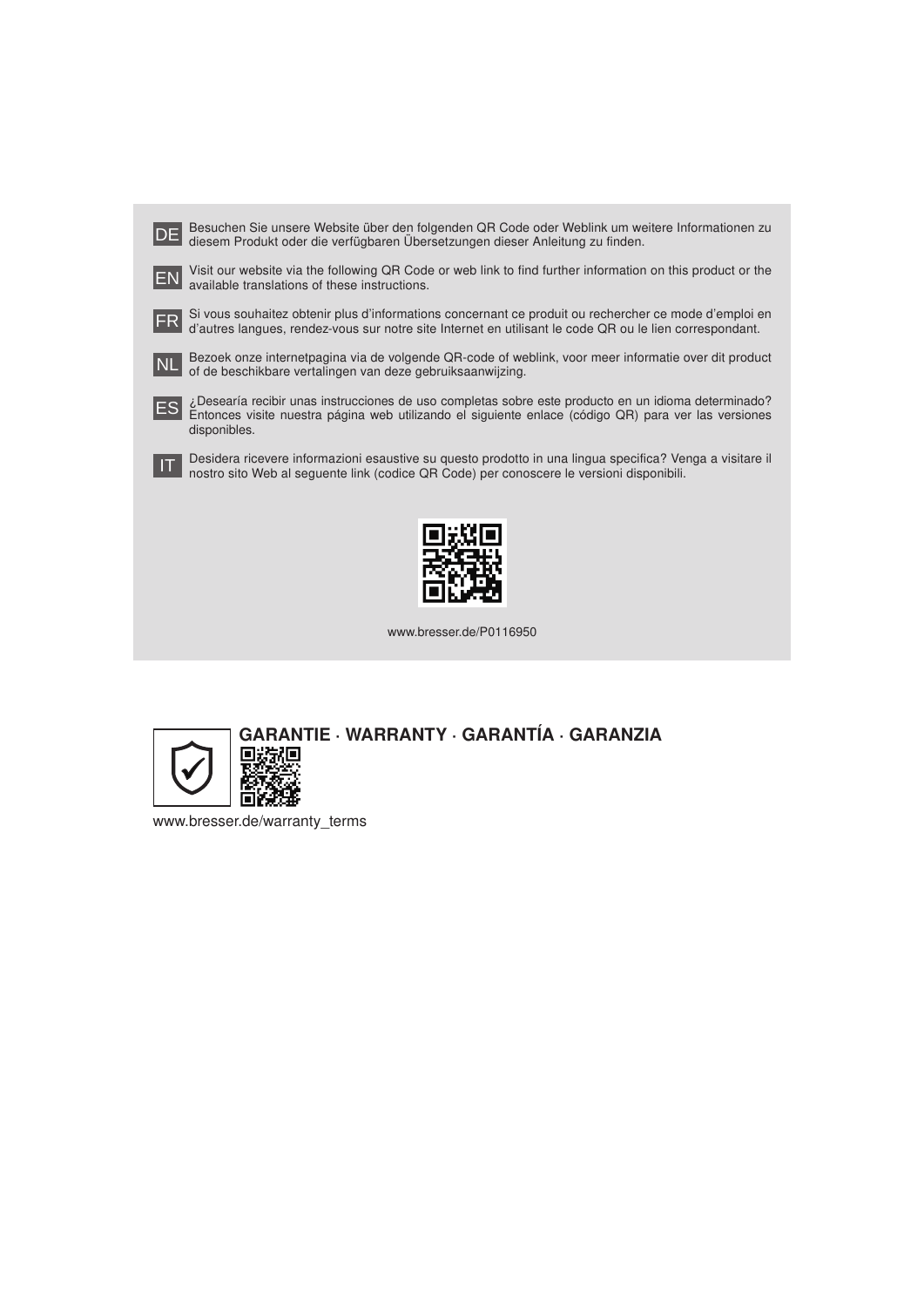# Table of contents

| $\mathbf{2}^-$ |  |
|----------------|--|
|                |  |
|                |  |
| 5              |  |
| 6              |  |
| $7^{\circ}$    |  |
| 8              |  |
|                |  |
|                |  |
|                |  |
|                |  |
|                |  |
|                |  |
|                |  |
|                |  |
|                |  |
|                |  |
|                |  |
|                |  |
|                |  |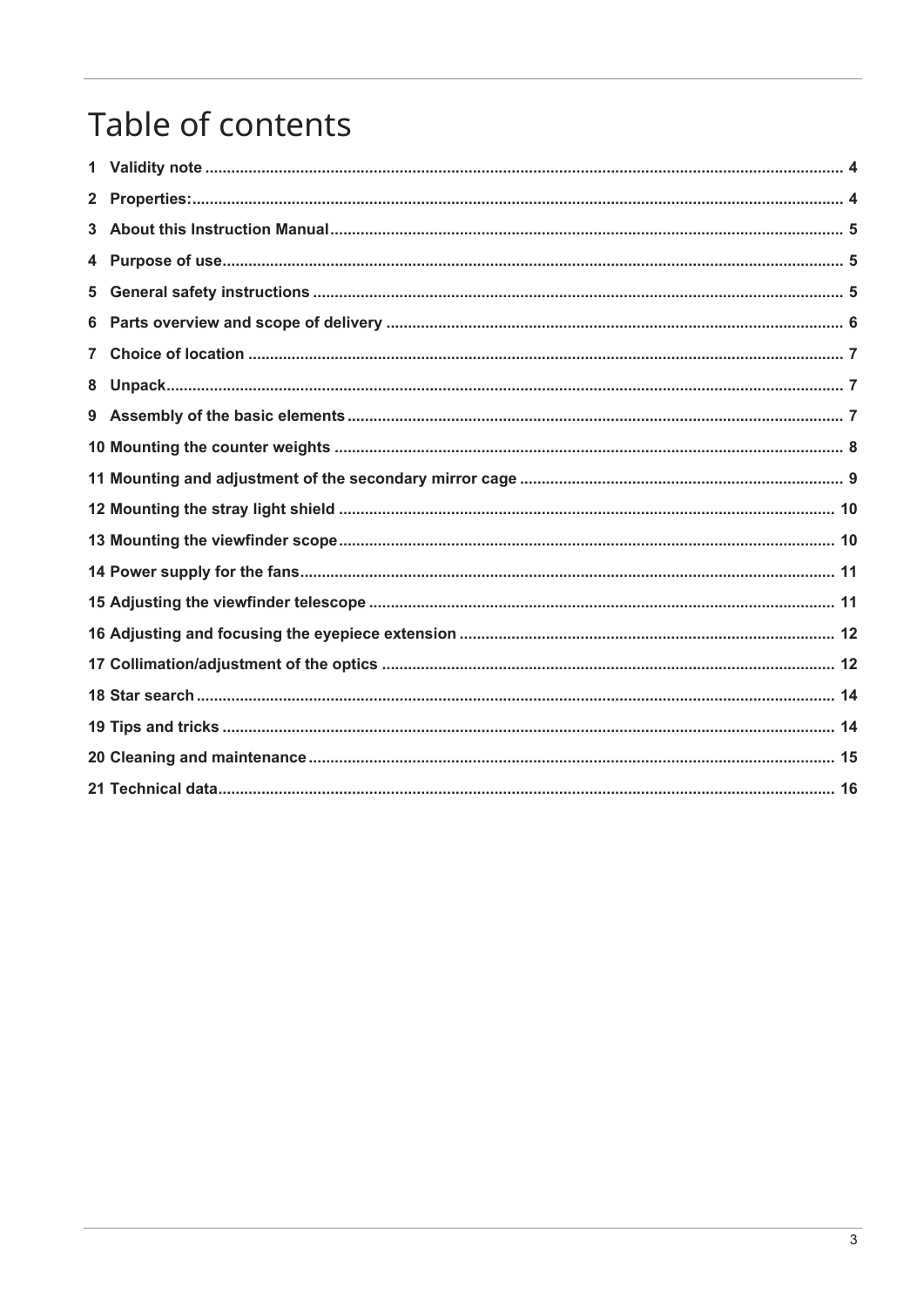## <span id="page-3-0"></span>1 Validity note

This documentation is valid for the products with the following article numbers: 0116950

**Manual version:** 0820

### **Manual designation:**

Manual 0116950 UL-Dobson-20 en EXPSC v082020a Always provide information when requesting service.

## <span id="page-3-1"></span>2 Properties:

- Open truss tube design in all-aluminium construction
- Mounting as Dobson system
- Manufactured in Hungary and Germany
- Fast 20" f3.6 optics with 1800mm focal length
- Large 120mm secondary mirror
- Quartz primary and secondary mirrors with test certificate
- Laser engraved main mirror center marking
- Low viewing height of only 1.63m at the zenith
- Extremely high rigidity of the construction
- Tube structure completely welded without rivets and screws
- Tube and rocker box completely powder-coated
- Adjustable main mirror during observation
- Improved primary mirror cell with precise adjustment mechanism for optics adjustment
- 5 fans for quick temperature adjustment
- DeLuxe 2.5'' HEXAFOC focuser with 1:10 gear reduction and 1.25'' adapter
- 4pcs counter weights with each 1 kg included
- 8x50 viewfinder with illuminated crosshair included
- 2 mounting plates with universal viewfinder slot
- Friction adjustment and lateral guidance in the height axis for more precise tracking and individual adjustment options
- Axle sliding pads made of GRP plastic and Teflon for much more precise and smoother tracking
- Abrasion-resistant powder-coated elevation wheels enable jolt-free positioning and can be stowed in the mirror box
- Spring loaded fasteners for easier operation and a better fit
- Precision mechanics for the secondary mirror support
- Secondary mirror holder with adjustment mechanism along the optical axis
- 6 large feet for a better stand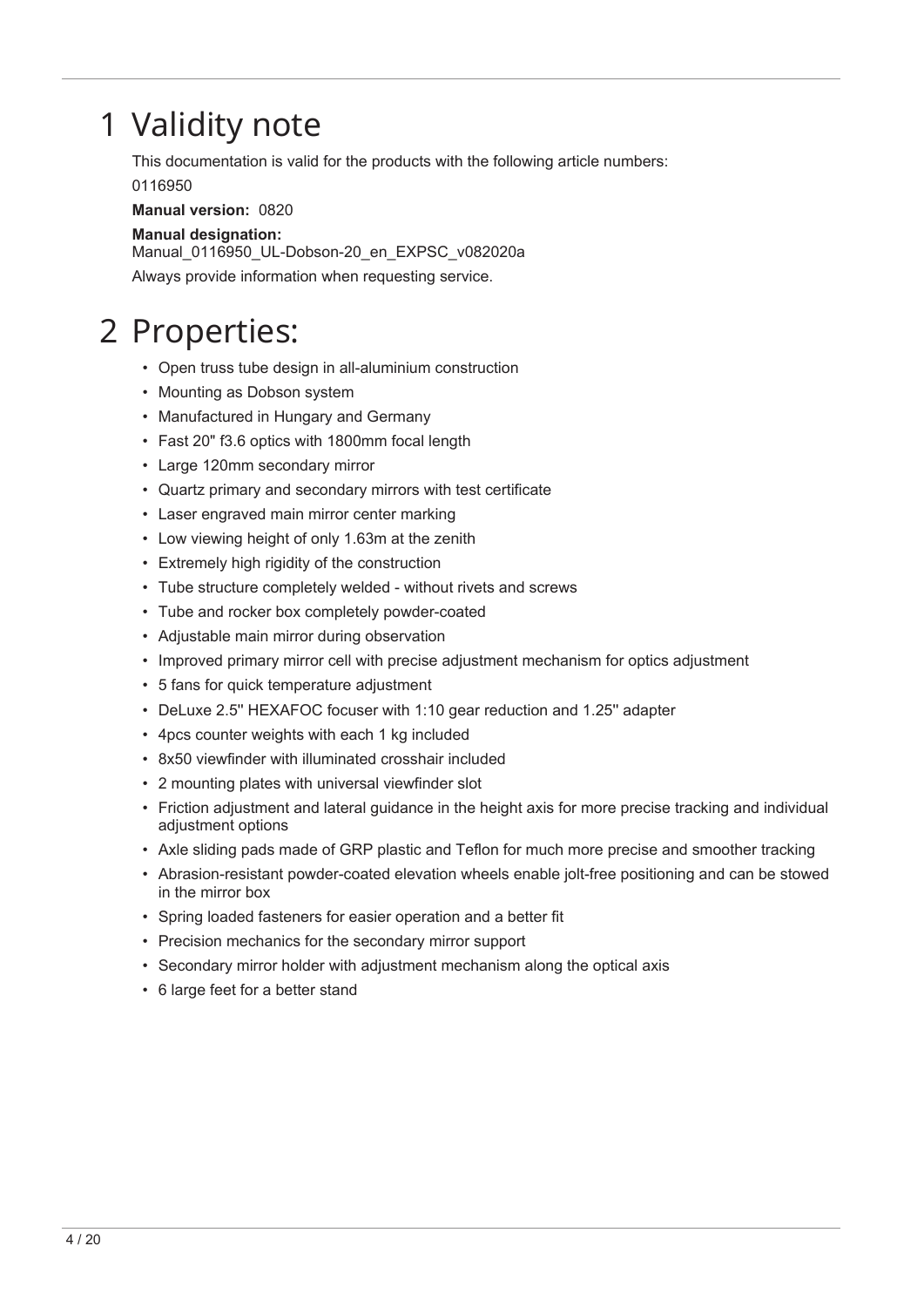# <span id="page-4-0"></span>3 About this Instruction Manual



### **NOTICE**

### **These operating instructions are to be considered a component of the device.**

Read the safety instructions and the operating manual carefully before using this device.

Keep this instruction manual in a safe place for future reference. When the device is sold or given to someone else, the instruction manual must be provided to the new owner/user of the product.

## <span id="page-4-1"></span>4 Purpose of use

- This device is not intended for use by persons (including children) with impaired physical, sensory or mental abilities, or for lack of experience and/or knowledge, unless they are supervised by or have received instructions from a person responsible for their safety on how to use this device.
- This device is for personal use only.
- It was developed for observing the night sky.

## <span id="page-4-2"></span>5 General safety instructions



## **DANGER**

### **Risk of blindness!**

Never look directly at, or near the sun with this device. There is a RISK OF BLINDNESS!

## **DANGER**

### **Danger of suffocation!**

Improper use of this product may result in suffocation, especially for children. It is therefore imperative that you observe the following safety information.

- Keep packaging materials (plastic bags, rubber bands, etc.) away from children! There is a DANGER OF CHOKING [These pose a CHOKING HAZZARD]
- This product contains small parts that can be swallowed by children! There is a DANGER OF CHOKING [These pose a CHOKING HAZZARD]



## **CAUTION**

### **Fire hazard!**

Improper use of this product may result in fire. It is essential that you observe the following safety information in order to avoid fires.

• Do not expose this device - especially the lenses - to direct sunlight! Focusing of sunlight could cause fires.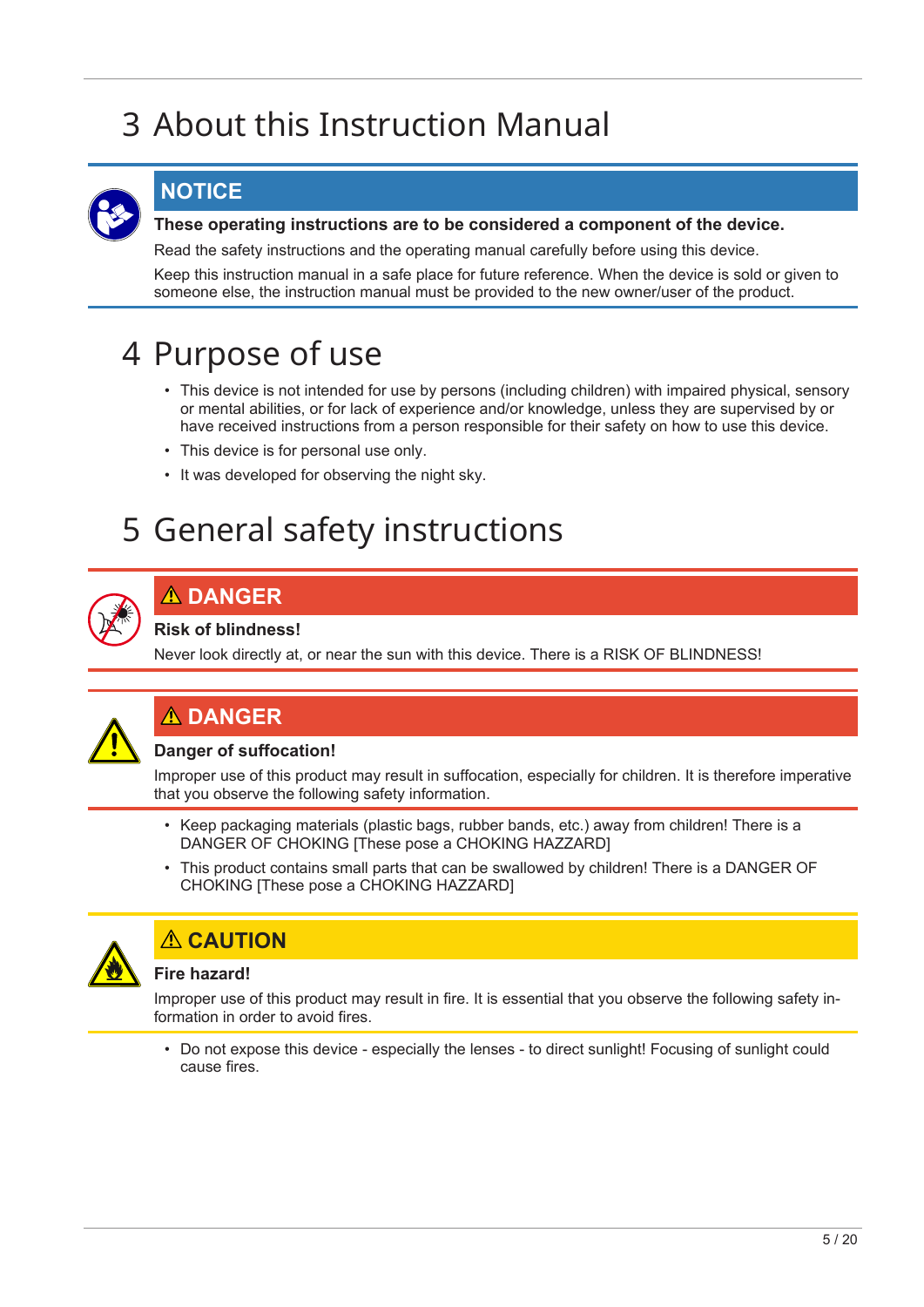

## **NOTICE**

### **Danger of material damage!**

Improper handling may result in damage to the unit and/or accessories. Therefore, use the device only in accordance with the following safety information.

- Do not disassemble the device! In the event of a defect, please contact the after sales support number listed below.
- Do not subject the device to excessive vibrations.
- Do not expose carbon fibre components to direct sunlight for long periods of time. Excessive exposure to the sun may damage the material.
- Do not expose the device to high temperatures and protect it from water and high humidity.



## **Privacy Protection**

**NOTICE**

Respect the privacy of your fellow human beings - do not look into flats with this device, for example!

## <span id="page-5-0"></span>6 Parts overview and scope of delivery



*Illustration 1:* All parts of the Ultra Light Dobson

- 1 Secondary mirror cage 2 Stray light shield
- 
- 
- 
- 3 Tube trusses 4 Counterweight
- 5 Rocker box 6 Height fixation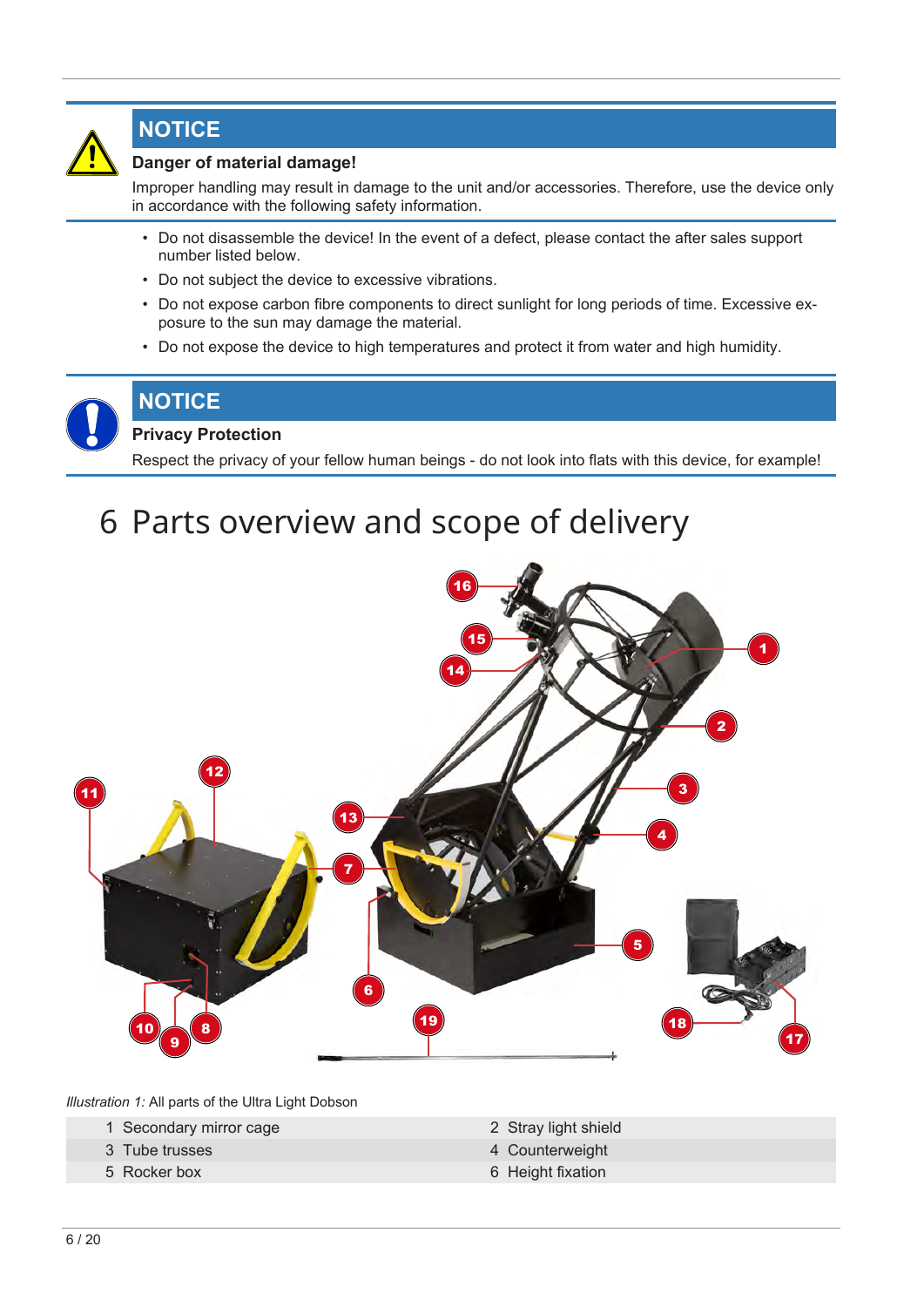7 Elevation wheels 8 Fan 9 DC-in socket 10 On/off switch 11 Tension lock 12 Mirror box lid 13 Mirror box 14 Viewfinder slot 15 Focusing unit with 10:1 gear reduction 16 Viewfinder 17 Battery compartment with carrying bag 18 DC hollow plug 19 Collimation tool

### **Scope of delivery:**

2 altitude wheels, 1 rocker box, 1 viewfinder 8x50, 1 secondary mirror cage with 2 viewfinder slots and 1 eyepiece extension, 4 pairs of tube trusses, 1 collimation tool, 1 main mirror box with main mirror, 1 stray light shield, 1 assembly set (6 long black knurled screws, 8 black head nuts, 4 corner pieces, 4 short white flat head screws, 2 long white screws), 4 O-rings, 4 counter weights, 1 battery compartment, 1 battery compartment, 1 battery case, 1 focuser extension tube, 1 eyepiece adapter 2.0" to 1.25"

#### *Also required (not included in delivery):* 8 x 1.5V batteries type D

## <span id="page-6-0"></span>7 Choice of location

Select a suitable location before installation and commissioning.

Place the unit on a stable, level and vibration-free surface.

## <span id="page-6-1"></span>8 Unpack

The contents of the package consist of the various accessories according to the scope of delivery. Remove all parts from the packaging. Check them for completeness.

**NOTICE! Remove optical parts with special care! The tissue paper protects the mirror parts from dust. Store protective paper and reuse if stored for a longer period!**

## <span id="page-6-2"></span>9 Assembly of the basic elements

**NOTICE! The first assembly should ideally be carried out in a closed, normally tempered room and two persons. For later assembly outdoors and in the dark, a basic knowledge of the individual components and some practice are required.**



*Illustration 2:* Mounting the altitude wheels and inserting the main mirror box

- 1. Place the main mirror box horizontally on the floor.
- 2. Open the four tension locks and remove the cover.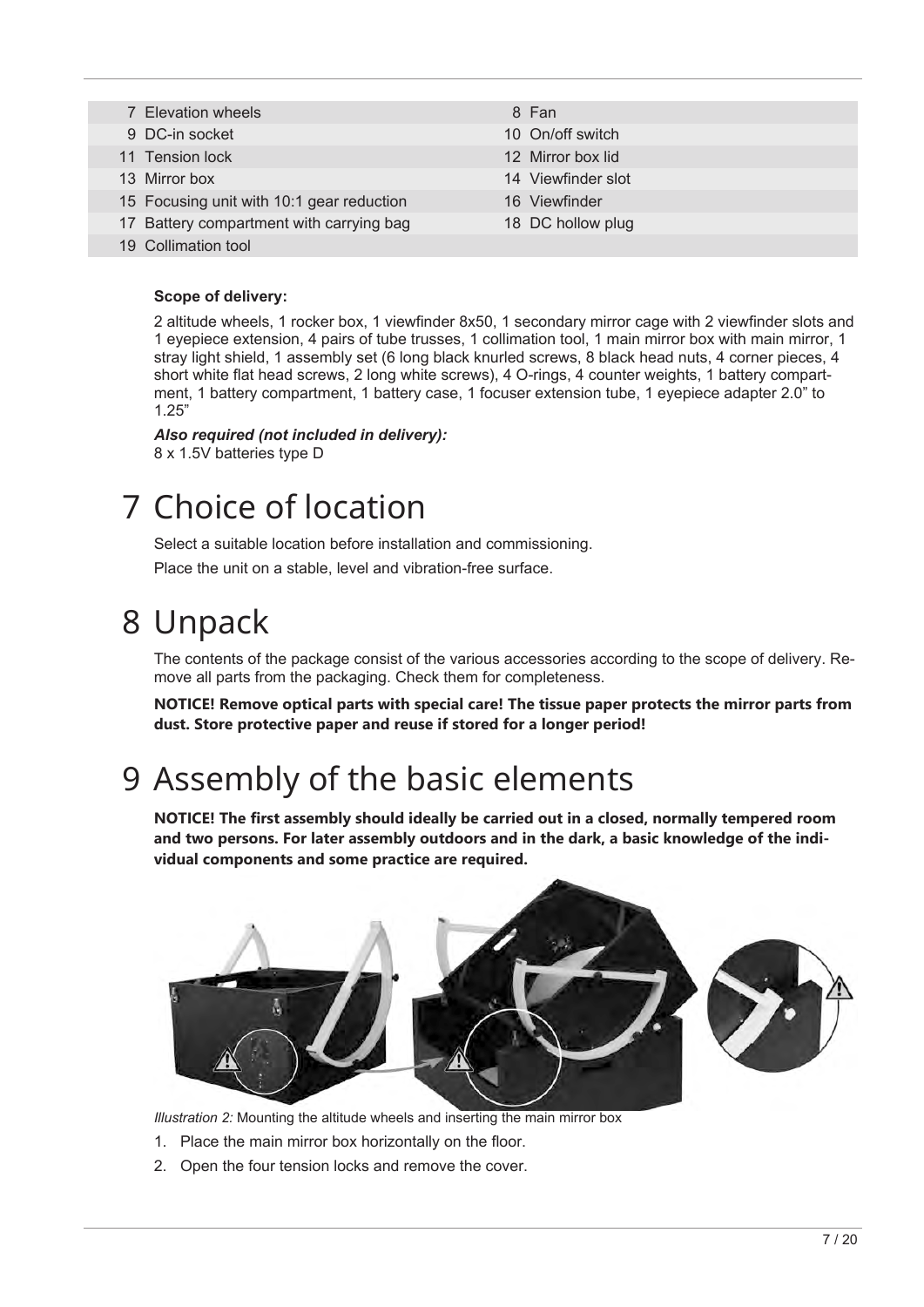3. Screw the two altitude wheels each with three long knurled screws on both sides of the main mirror box.

**NOTICE! The mounting can only be done in one possible way with the elevator wheel pointing downwards towards the power connection socket (see detailed illustration).**

- 4. After mounting the altitude wheels, place the rocker box on the floor and insert the main mirror box with the side elevator wheels into the rocker box. Make sure that the part of the main mirror box on the sides of which the elevator wheels are not mounted flush with the edge points in the direction of the holes for the side guide screws (see detailed illustration).
- 5. Screw the two white long side guide screws into the threaded holes on the side of the main mirror box so that the main mirror box can be easily moved.
- 6. Unscrew the knob screws in the corners of the main mirror box by a few millimeters and pull off the counter corner pieces on the threaded rods underneath so that there is a gap between the counter corner pieces and the main mirror box.



*Illustration 3:* Mounting the tube trusses

**WARNING! Be extremely careful when unscrewing the cap screws and counter corner pieces! They can fall out and damage the main mirror. It is recommended to protect the main mirror from possible damage by means of a suitable cover before mounting.**

- 7. Insert a pair of rods into the resulting gap between the counter corner pieces and the main mirror box, then tighten the counter corner pieces with the button screws only slightly at first. Only after mounting the secondary mirror cage (see chapter 'Mounting the secondary mirror cage and adjustment') may the knob screws be tightened by hand.
- 8. Bring the pairs of trusses together at the upper end so that the holes are congruent.
- 9. Place the rubber rings supplied over the upper ends of the rod pairs to hold them together.

**WARNING! If necessary, have a second person hold the fixed but still free-standing pairs of rods to prevent damage from falling over.**

## <span id="page-7-0"></span>10 Mounting the counter weights



*Illustration 4:* Mounting the counter weights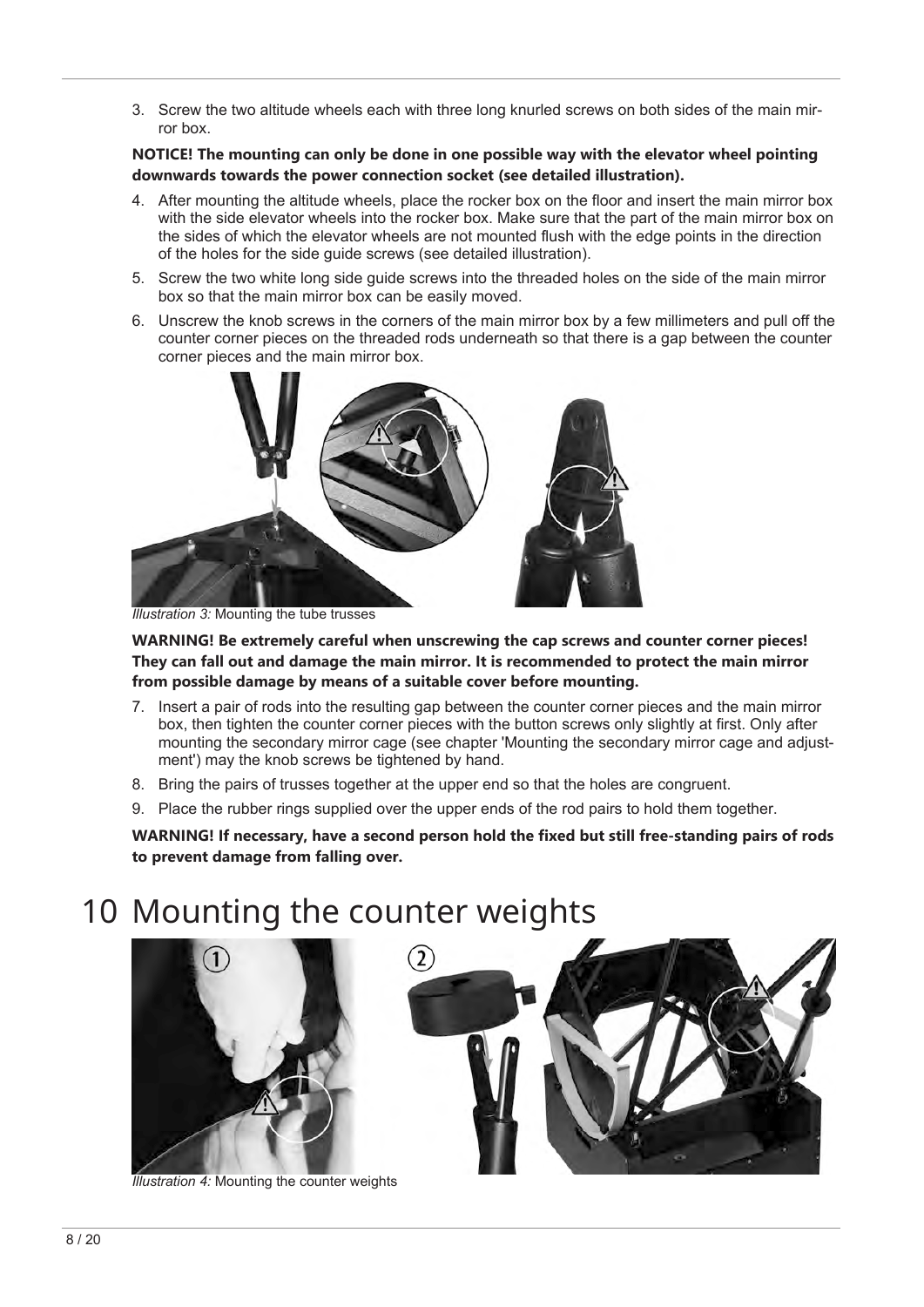**CAUTION! Be extremely careful when attaching the balance weights. Weights can fall and damage the main mirror! Always transport the balance weights separately from the optics during transport and sufficiently secure them against slipping!**

**NOTICE! The four balance weights are mounted at different positions. Select only the mounting points described below!**

It is recommended to protect the main mirror from possible damage by means of a suitable cover before mounting.

- 1. Put each one counterweight from below onto the short rods in the corners of the mirror box and hand-tighten the fixing screws.
- 2. Slide a further counterweight from above onto each of the two front tube trusses and hand-tighten the fixing screws.

# <span id="page-8-0"></span>11 Mounting and adjustment of the secondary mirror cage



*Illustration 5:* Mounting the trusses (left) and adjusting screws (right) on the secondary mirror cage.

**NOTICE! All elements of the secondary mirror cage are pre-assembled ex works. Depending on the application, the cage can be mounted in 90° steps. This ensures a comfortable view when pulling or pushing the Dobson telescope. The assembly should ideally be carried out by two persons. Mount the secondary mirror cage taking into account the later position of the eyepiece extension.**

- 1. Place two trusses each from opposite pairs of rods on a threaded screw on the secondary mirror cage and tighten with a head nut.
- 2. Tighten the fixing screws only slightly at first and hand tightly only after all rods have been attached.

### **WARNING! Do not tilt the screws when screwing them in! The screwing in of twisted screws with the use of force leads to damage to the thread in the secondary mirror cage.**

- 3. For a subsequent adjustment of the spider-vanes of secondary mirror holder, loosen the lateral fixing screws one after the other slightly.
- 4. Move the secondary mirror spider upwards or downwards until the desired position is reached.
- 5. Tighten the fixing screws by hand.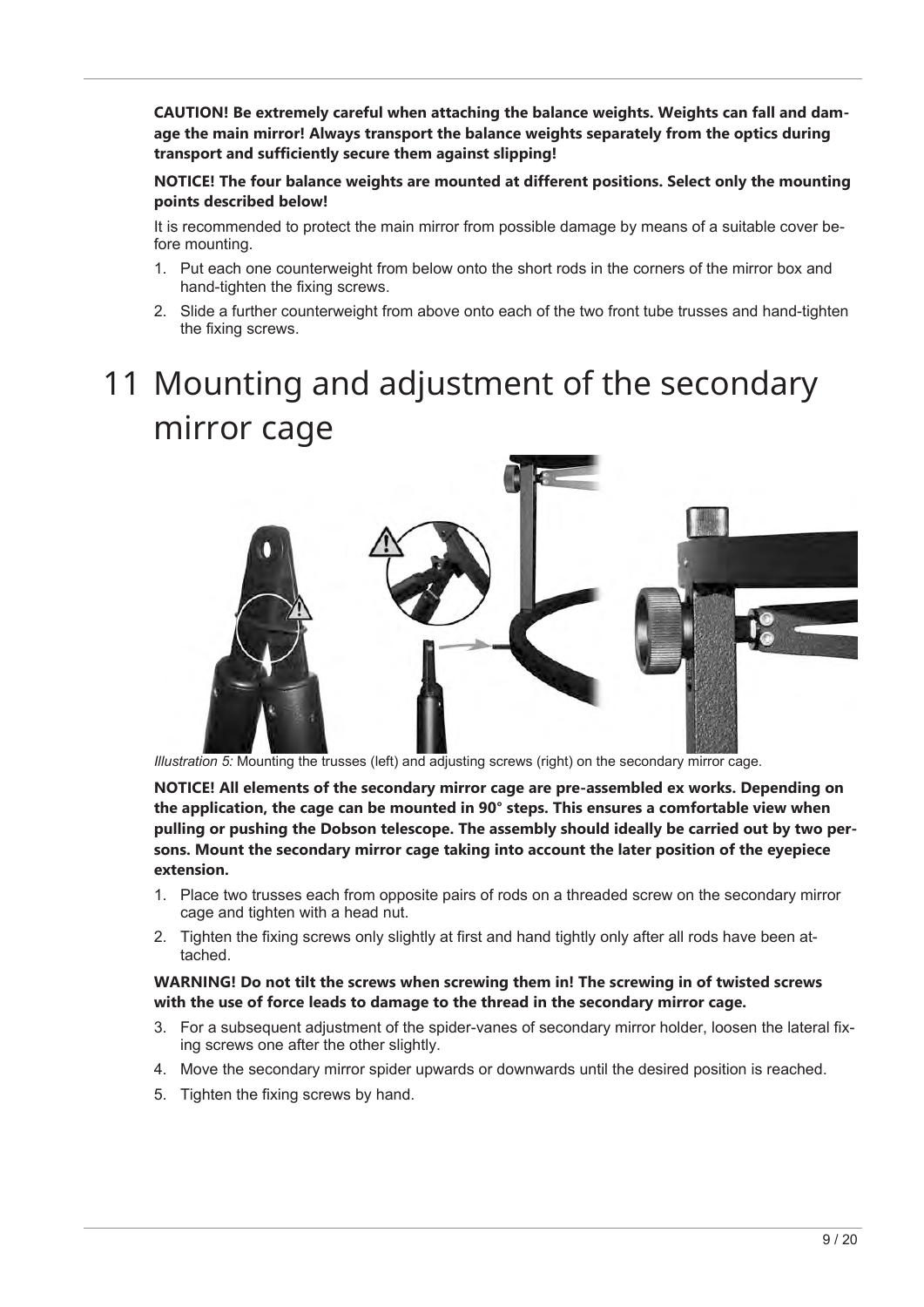## <span id="page-9-0"></span>12 Mounting the stray light shield



*Illustration 6:* Mounting the stray light shield

- 1. Place the stray light shield opposite the eyepiece extension with the recesses over the adjusting screws of the secondary mirror cage.
- 2. Screw the stray light shield with the 4 short white flat-head screws to the interception mirror cage.
- 3. Carefully pull the stretchable light shroud\* over the boom from the top to the bottom.

<span id="page-9-1"></span>Not included in scope of delivery, optionally available

## 13 Mounting the viewfinder scope



*Illustration 7:* Mounting the viewfinder scope

### **NOTICE! The safety mirror cage is equipped with two viewfinder slots (A and B), so that the viewfinder scope can be mounted according to the different viewing position.**

- 1. Loosen the fixing screws on the desired viewfinder slot.
- 2. Slide the viewfinder telescope with the guide rail into the desired viewfinder slot (A or B).
- 3. Carefully hand-tighten the fixing screws on the viewfinder slot.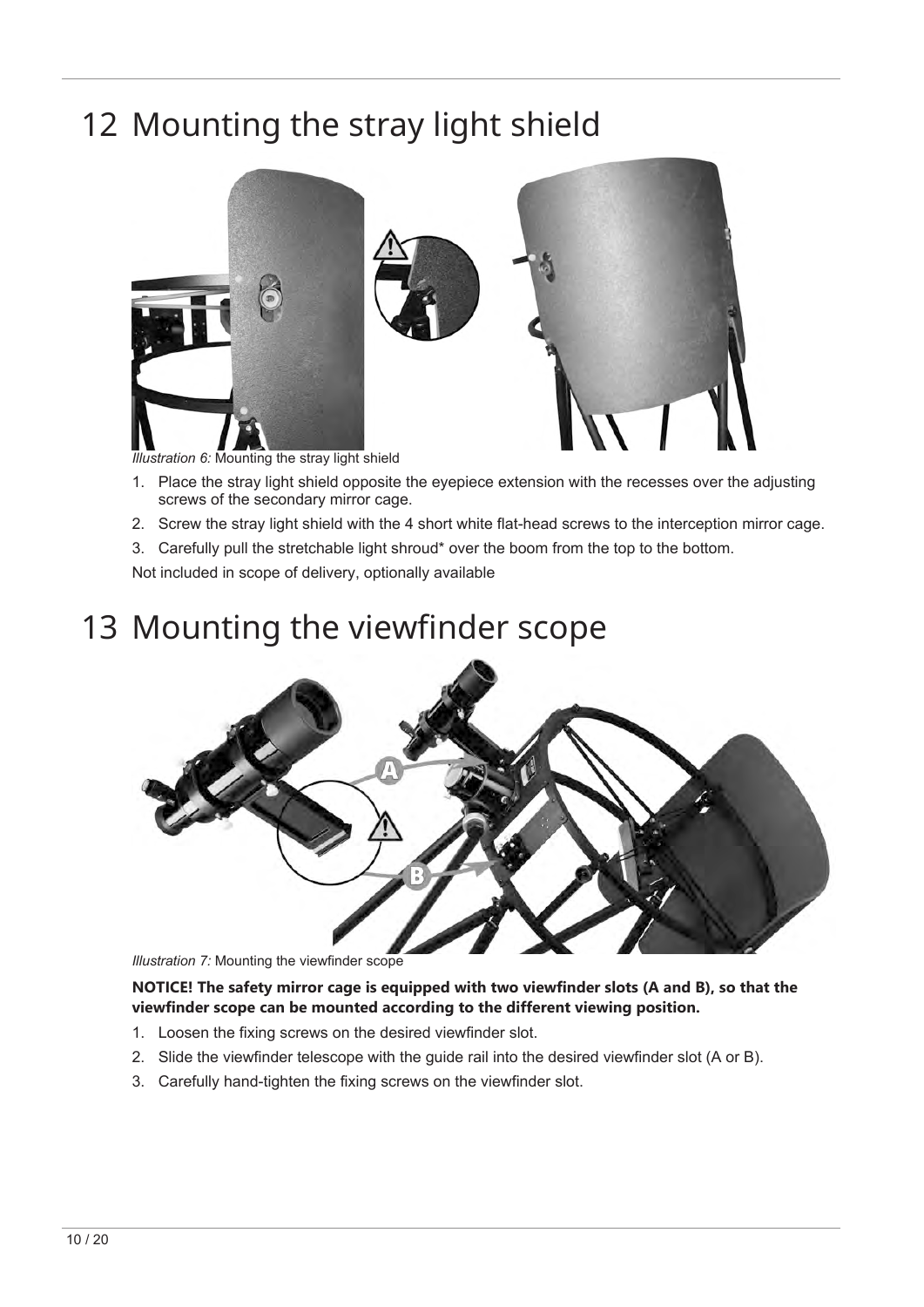## <span id="page-10-0"></span>14 Power supply for the fans



*Illustration 8:* Connecting the Battery Pack

### **NOTICE! Only use the supplied Battery Pack or a suitable power supply unit (DC 12V) for the power supply!**

- 1. Insert 8 x 1.5V type D batteries according to the markings in each battery compartment.
- 2. Plug the hollow DC plug of the battery pack into the corresponding DC-in socket on the back of the main mirror box.
- 3. Move the toggle switch to position 'I' to switch on the fans.
- 4. Move the toggle switch to position '0' to switch off the fans.

<span id="page-10-1"></span>**NOTICE! Disconnect the power when the fans are no longer needed.**

# 15 Adjusting the viewfinder telescope

- 1. Insert the eyepiece with the longest focal length into the eyepiece socket.
- 2. Target a prominent object (e.g. house gable, church spire, etc.) at a distance of approx. 300 m with the telescope.
- 3. Look through the eyepiece and align the telescope so that the object appears in the center of the eyepiece's field of view.
- 4. Look through the viewfinder telescope and adjust by turning the adjustment screws so that the object is centered in the crosshairs.
- 5. The adjustment of the viewfinder telescope is completed when exactly the same image can be seen through the eyepiece and the viewfinder telescope.



## **NOTICE**

### **Image inversion**

Some viewfinder telescopes have no integrated optical image reversal. This means that the image in the viewfinder telescope is "upside down". However, this is not an error!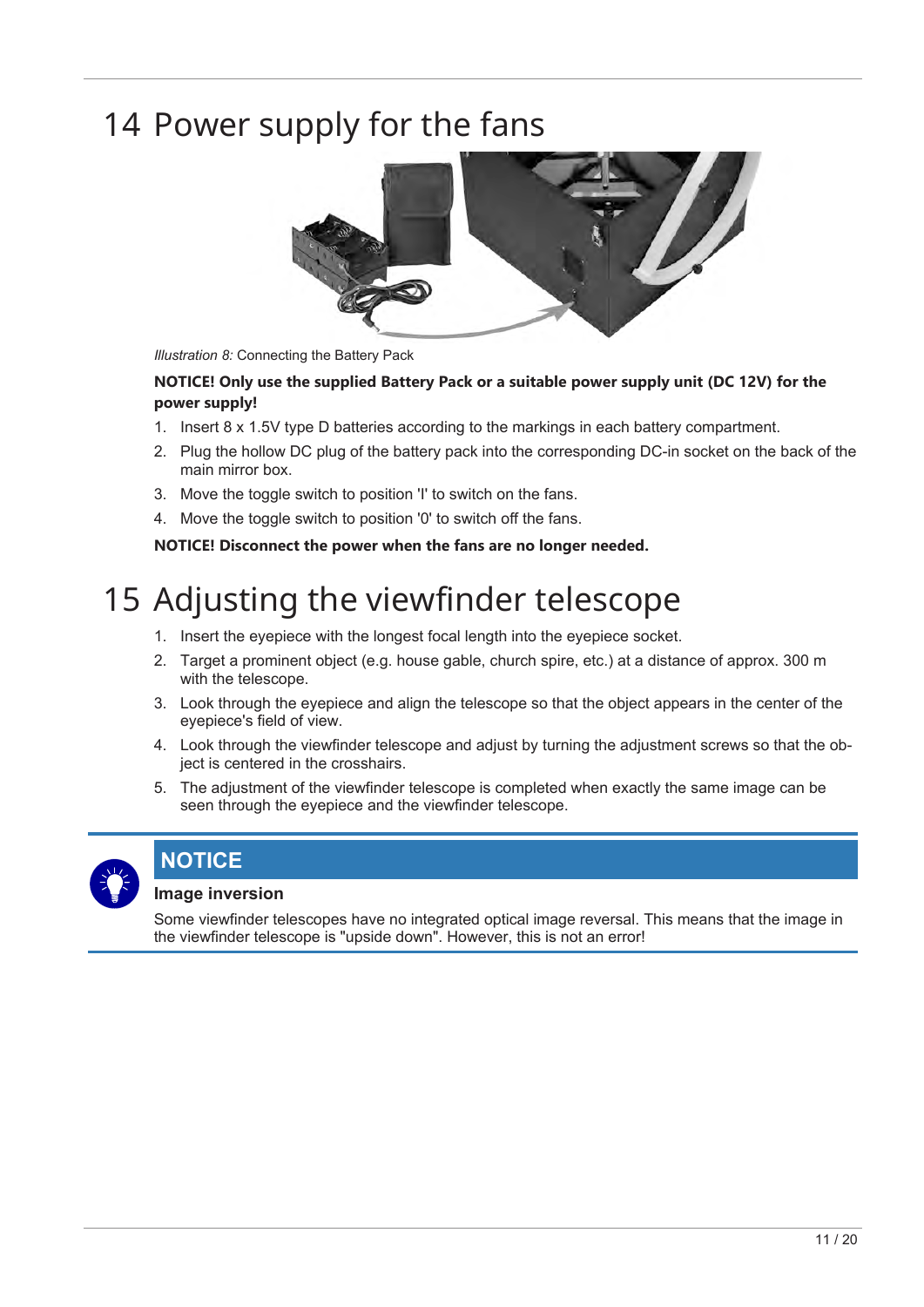# <span id="page-11-0"></span>16 Adjusting and focusing the eyepiece extension





## **NOTICE**

### **Do not move the focus wheel beyond the end point when the clamping screw is tightened!**

Eyepiece extension and gear parts may be damaged. Loosen the clamping screw before focusing. When the end point is reached (slight resistance when turning), do not turn the evepiece slide further out.

- 1. Loosen or tighten the adjusting screw in order to make the optimum adjustment for the gear backlash in such a way that a smooth focusing without "slipping" of the eyepiece extension is ensured. Do not overtighten the adjusting screw!
- 2. Tighten the clamping screw to fix the eyepiece extension (e.g. for photographic purposes).
- 3. Loosen the clamping screw to release the eyepiece extension and adjust the focus with the focus wheel.

## <span id="page-11-1"></span>17 Collimation/adjustment of the optics

This truss tube dobson has a mechanism for the subsequent adjustment of the entire secondary mirror construction. More detailed information can be found in the chapter 'Mounting the secondary mirror and adjustment'.

All Newton telescopes are precisely collimated during the final quality control before shipment. Dismountable telescopes such as a grid tube Dobson, however, usually have to be collimated anew before each use. However, readjusting the optics is quite simple. However, the collimation of a lattice tube Dobson differs from other Newtonian reflector telescopes due to the faster aperture ratio of the main mirror and the advanced adjustment devices for main and secondary mirrors.

It is advisable to collimate the telescope in three steps:

### *Secondary mirror adjustment*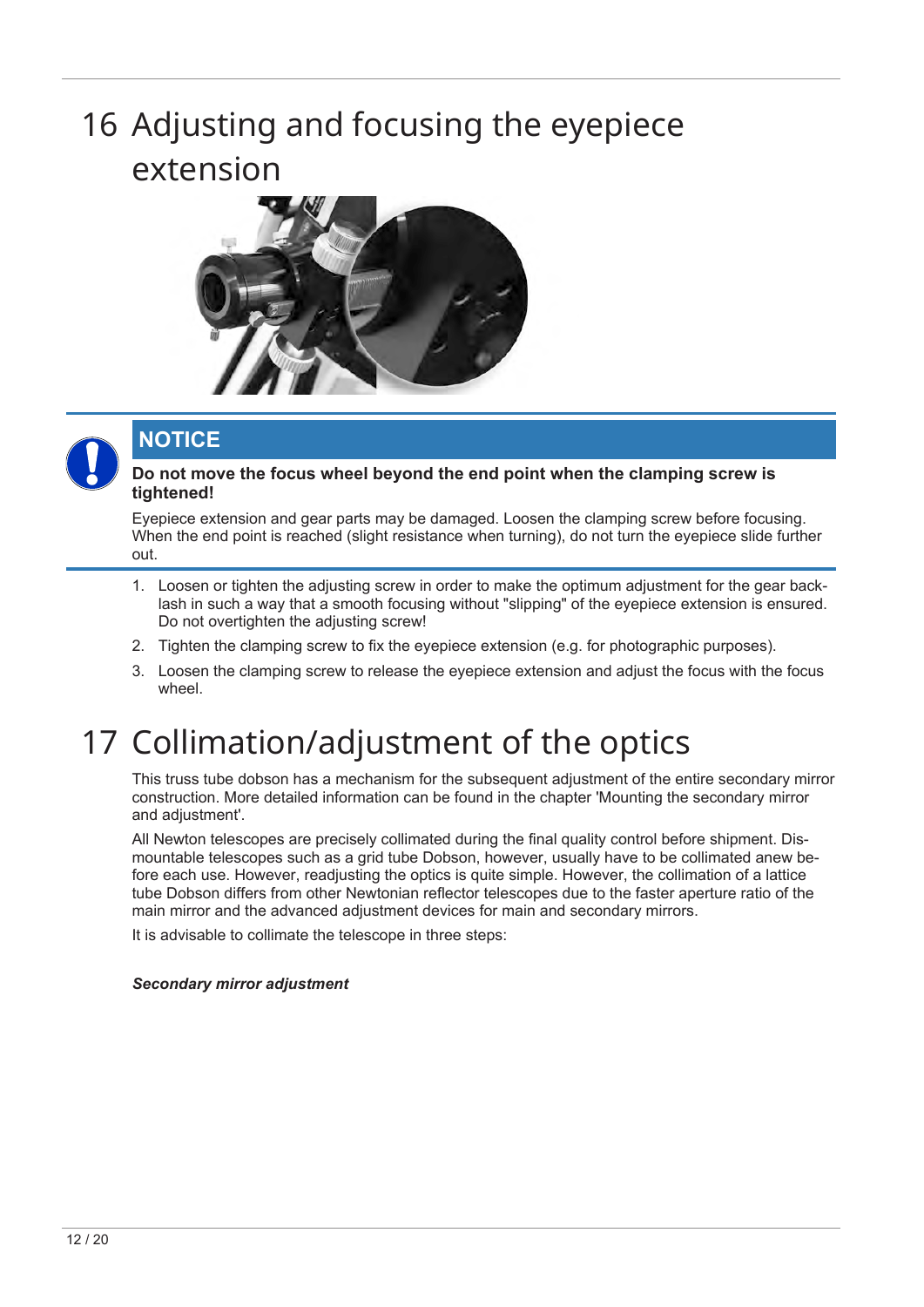



*Illustration 9:* Mirror adjustment by using the adjustment screws

Let's look at the image in a typical Newtonian reflector telescope with a usual aperture ratio (i.e. a smaller aperture ratio). When the observer looks through the telescope (without eyepiece), the eye of the observer, the secondary mirror, primary mirror and eyepiece extension appear relatively exactly centered in the middle. (see figure 7).

With the fast aperture ratio of Newton telescopes, on the other hand, the secondary mirror must be offset in two directions from the centre: 1. away from the focuser and 2. towards the main mirror (by the same amount).

This so-called "offset" is a few mm in both directions. Remember that these settings were made at the factory before the telescope was shipped. We will only mention it here if you have seen corresponding images on the Internet. For checking and possibly new optical collimation, please proceed as follows:

- 1. Look into the eyepiece drawer without the eyepiece. The secondary mirror appears round and in the middle. If it is not in the center, center it with the two collimation screws on the back of the secondary mirror mount.
- 2. If the reflection of the secondary mirror is not exactly in the center of the primary mirror, adjust the primary mirror with the 3 collimation screws located in the mirror box above or left and right below the primary mirror.

#### *Main mirror adjustment*



*Illustration 10:* Main mirror adjustment with collimation tool

If the secondary mirror and the reflection of the primary mirror (2, fig. 7) be centered, but the mirror image of your eye and the reflection of the secondary mirror (5, fig. 7) are not centered, the primary mirror must be adjusted. To do this, insert the supplied adjustment tool over one of the three hexagon socket adiustment screws visible on the side and above the main mirror. If you turn and swivel the adjustment tool a little, you will notice that it will soon snap into the hexagon socket of the screw. Now you can adjust the main mirror by turning the adjustment tool. (See Figure 8) Practice this a little until you get a feel for what a turn of one of the adjustment screws in the eyepiece extension will do. When you have placed the reflection of the eye in the position shown in Fig. 8 the rough adjustment of the telescope is completed.

#### **Fine adjustment**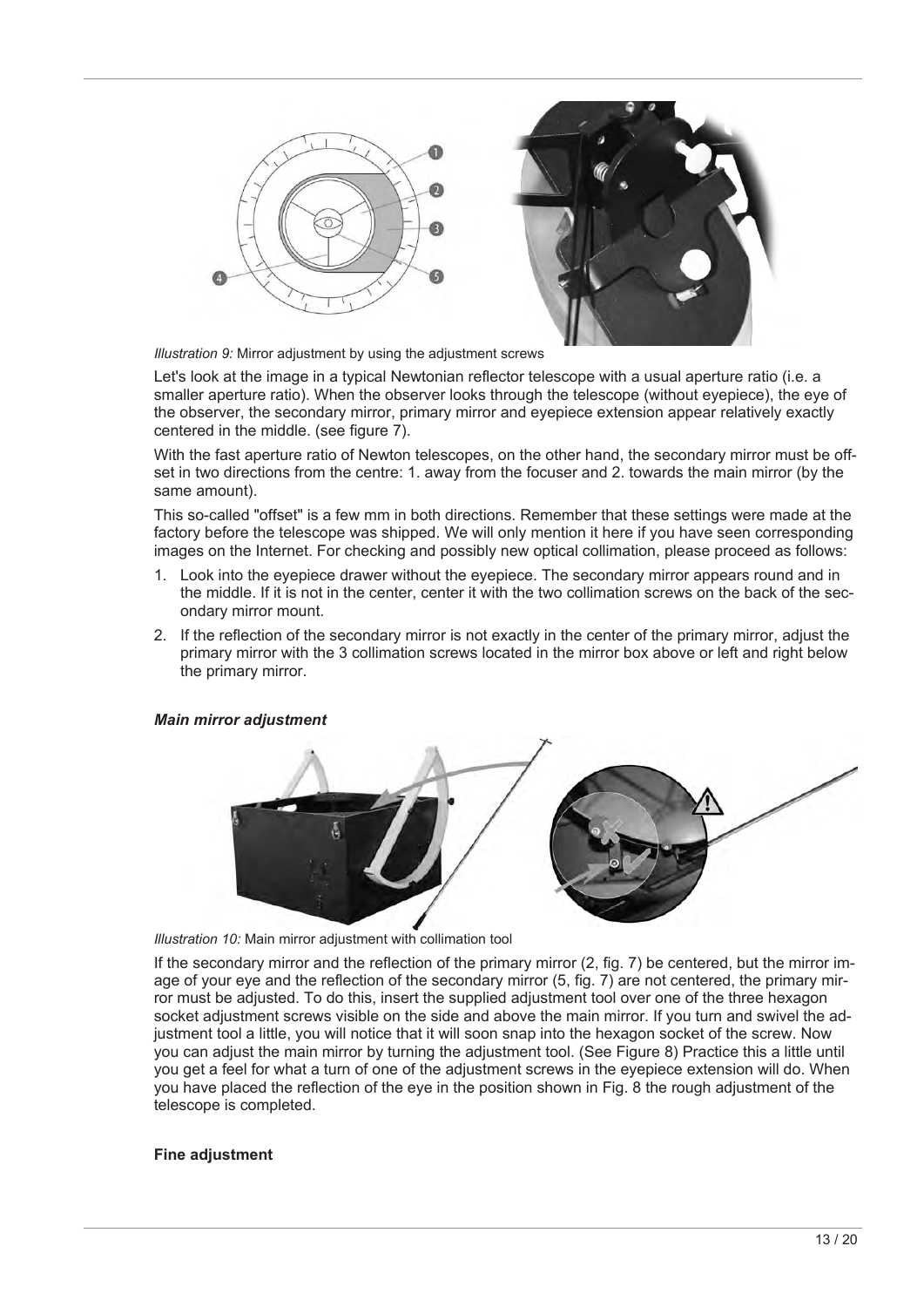

*Illustration 11:* Fine adjustment Schemata I to III

During the fine adjustment one looks at a bright star with as high a magnification as possible. Allow the telescope to adapt to the ambient temperature for at least 30 minutes so that rising warm air from the mirror does not disturb the star image. If necessary, switch on the fan to support the temperature adjustment. If the telescope is well adjusted, you will see a system of light rings (the so-called diffraction rings) with a bright core (the so-called diffraction disk). From this ring system a cross of 4 bright stripes is emitted, which are caused by light diffraction at the secondary mirror struts.

Probably the telescope will be strongly misaligned at the beginning. You will then see an image in the center of the eyepiece at high magnification as shown in Scheme I.

If you now adjust the primary mirror in the correct direction, the comet's tail on the constellation will become shorter (Scheme II):

When the telescope is precisely adjusted, you will see a symmetrical image (Scheme III):

**NOTICE! Outside the center of the image, distortions occur at the star dots of every Newton telescope, which are often superimposed by eyepiece errors in favorable eyepieces. For this reason, it is essential that the polar star is always centered again in the center of the eyepiece field of view after each adjustment change. Because by adjusting the main or secondary mirror the position of the star in the field of vision is changed. In case of strong air turbulence (seeing), the diffraction disk may not be easily recognized. In this case, collimation should take place as far as possible. On such nights it may not be possible to observe high magnifications. Then use the observation time for large objects (e.g. nebulae, star clusters), which can also be observed profitably at low magnification.**

## <span id="page-13-0"></span>18 Star search

In the beginning, orientation in the starry sky is certainly difficult, because stars and star images are always in motion. Their position in the sky changes depending on the season, date and time.

The use of star charts or planetarium software is recommended for orientation. Some of these can be downloaded free of charge from the Internet (e.g. Stellarium). Such planetarium programs show not only the position of star images, but also the positions of planets and so-called deep sky objects (e.g. clusters of stars, galaxies and gas nebulae).

## <span id="page-13-1"></span>19 Tips and tricks

#### **Image orientation**

You will have noticed that objects observed through the telescope appear with left-right reversal and upside down. This is the case with every astronomical telescope for physical reasons and does not play a role in stellar observation. Due to the rotation of the earth, all celestial objects seem to move slowly through the visual field. To compensate for this movement, all you have to do is slowly and evenly adjust the telescope. The higher the magnification, the more practice is required in order to achieve smooth tracking. To compensate, you can also place the object on the eastern edge of the visual field and then observe it at rest with the tube released as it slowly moves through the visual field. Once it has reached the western edge, it is briefly "pushed back" again.

#### **Vibrations**

Avoid touching the eyepiece during observation. This or the slight trembling of a hand leads to restless images. If possible, avoid observation sites with ground vibrations (e.g. near railway lines or construction sites)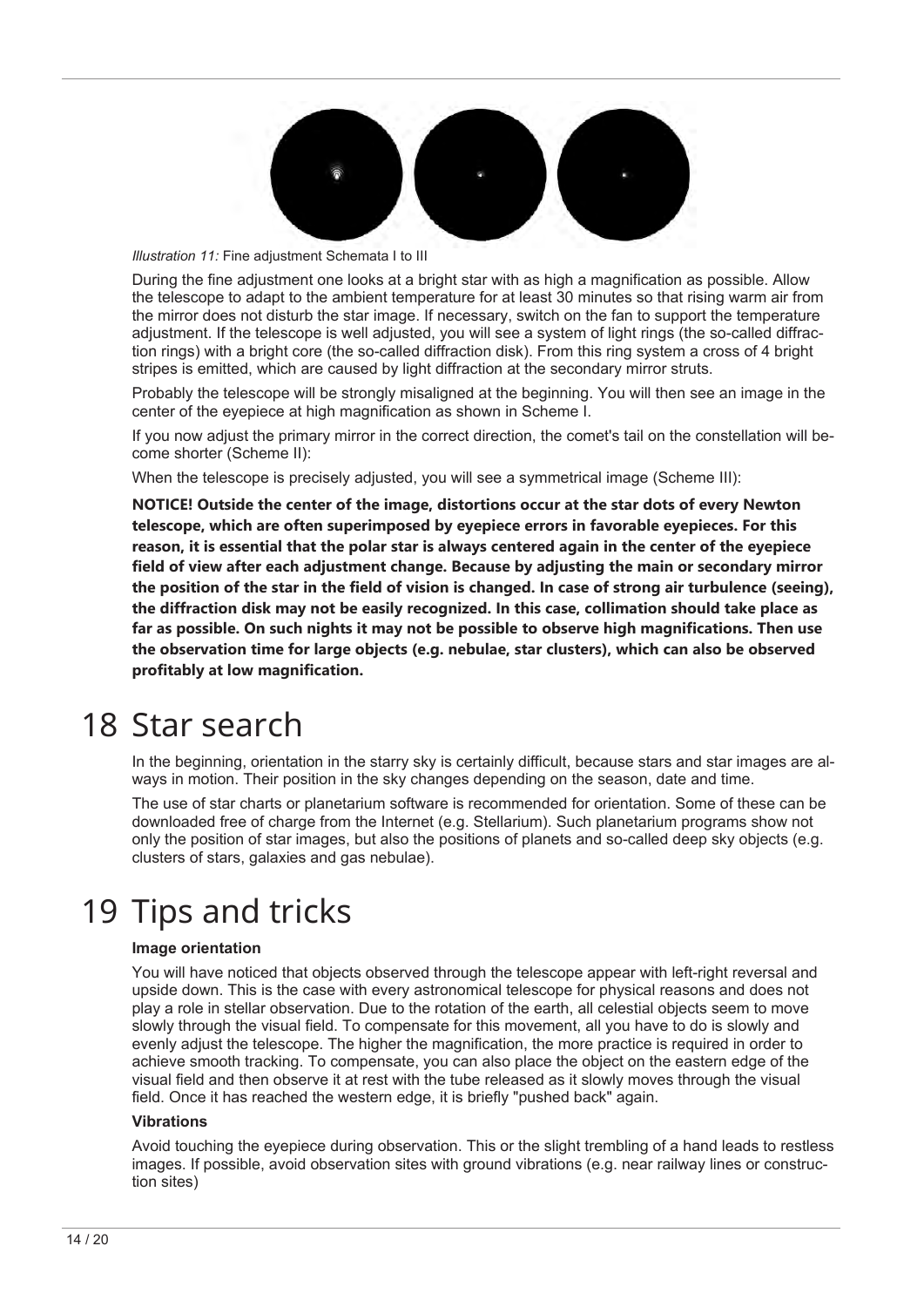### **Dark adaptation**

Allow your eyes to get used to the darkness. This dark adaptation lasts about 15 to 20 minutes and starts anew after each - even short - light disturbance. Use a lamp with a red filter, e.g. to read maps or work on the telescope. Weak red light hardly disturbs the dark adaptation of the eyes.

#### **Observations through a window**

Observing through a closed window is very unfavourable. The light collected by the telescope must penetrate several layers of glass or air, which leads to considerable image disturbances.

#### **Observation time and magnification**

Planets and other objects, when close to the horizon, are strongly influenced by air turbulence and extinction. Here it is always worthwhile to place the observation at a time when they are as high as possible in the sky. Switch to an eyepiece with a lower magnification when the image is flickering or cloudy. Choosing a magnification that is too high is a mistake that is very common in beginners.

#### **Garments**

Even in summer it can get very cool on clear nights, especially in the mountains. Take warm clothing such as sweaters, hats, gloves, thicker socks, etc. with you to the observation site. Even in the most beautiful night, observing is no fun when you are cold!

#### **Observation site**

Explore their observation site by day. It should be located away from roads and other light sources that would prevent dark adaptation. Fog can often form near rivers or lakes at night. The surface should be firm and relatively level. Although one can also observe from the cities, a place further away is recommendable. Really good sky conditions often only exist about 50 km away from big cities or conurbations. There's an old astronomer's saying: "A dark sky cannot be replaced by anything but a darker sky!"

## <span id="page-14-0"></span>20 Cleaning and maintenance



### **NOTICE**

### **Never remove mirror elements!**

Correct reassembly without specialist knowledge is not possible. The result is a considerable reduction in optical performance. In this case the warranty claim is void!



### **NOTICE**

### **Do not use aggressive cleaning agents!**

Do not use photographic lens cleaners and no perfume-impregnated, dyed or lotion-soaked cloths to clean optical surfaces. By the use the optics can take permanently damage!

- Protect the device from dust and moisture!
- Avoid fingerprints and similar contamination of the optical surfaces.
- The residual moisture must be completely degraded before use.
- Do not clean the optics too often! A little dust on the front of the lens or mirror surface will not significantly reduce the image quality. This is no reason for cleaning.
- If necessary, carefully remove dust on the front of the lens or mirror surface with a camel hair brush or blow away with compressed air.
- Remove organic soiling (e.g. fingerprints) with a cleaning liquid (mixing ratio: three parts distilled water, one part isopropyl alcohol). Add a small drop of biodegradable dishwashing detergent per half liter of cleaning liquid. Use soft, white face tissues and carefully clean surfaces with short, radial wiping movements. Replace the tissues as often as possible.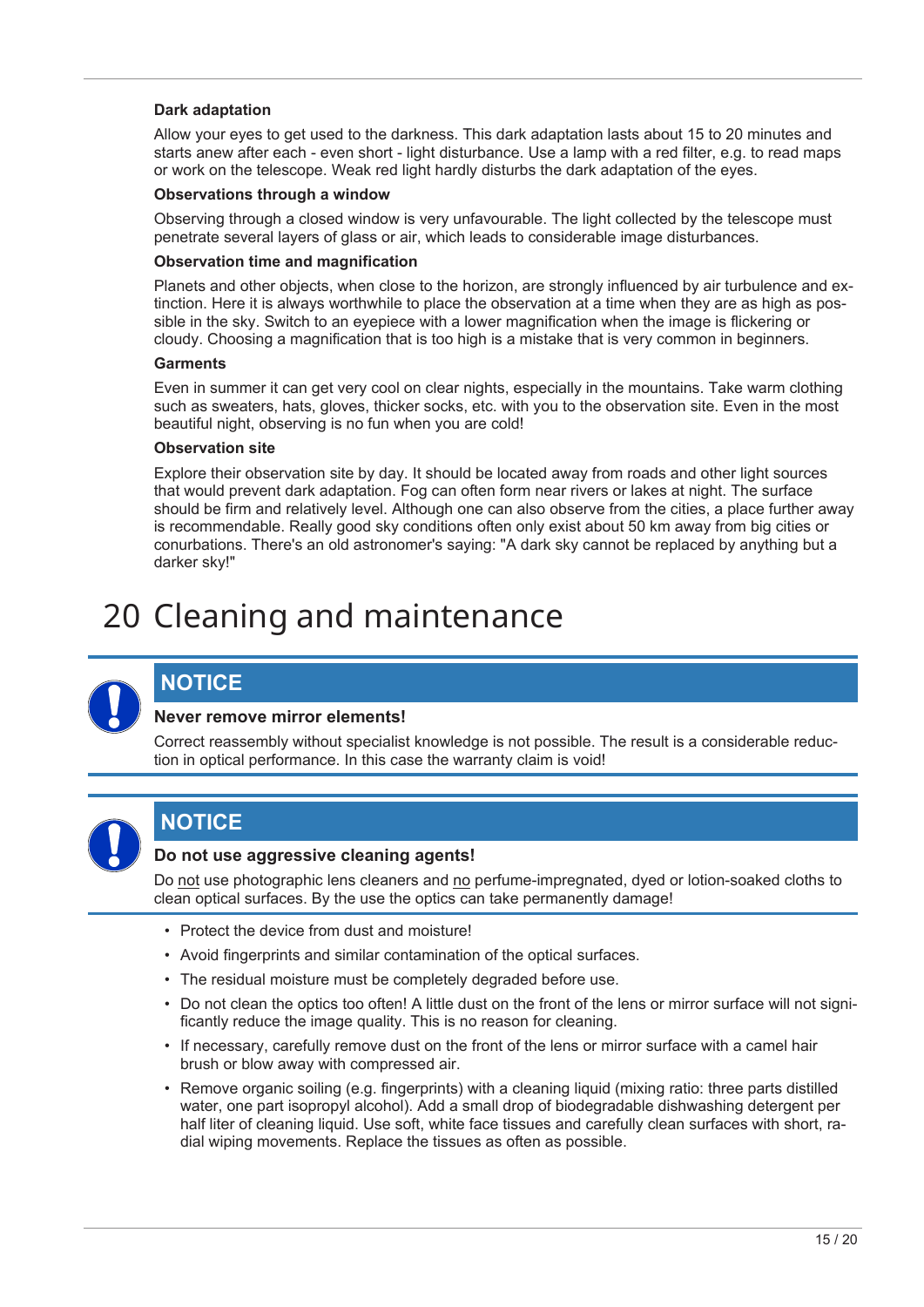- If the air humidity is high, the glass may fog up and moisture may form. This is not a defect! In this case, allow the device to acclimatise at room temperature for some time so that the residual humidity can be reduced.
- All burnished screws should be treated from time to time with a maintenance oil for metal to avoid the formation of rust film.
- Once the residual moisture has been completely removed, fit the dust caps and store the telescope in a closed container\* in a dry, mould-free place. It is recommended to store accessories in a closed container with desiccant.
- <span id="page-15-0"></span>• (Depending on the model, a case may already be included in the scope of delivery)

## 21 Technical data

### **20'' Truss-Tube-Dobson**

| Item number                    | 0116950                                                                                                                                 |
|--------------------------------|-----------------------------------------------------------------------------------------------------------------------------------------|
| Design/Construction            | Open truss tube design, cage constructions and<br>tubes made of powder-coated aluminium, 4-arm<br>secondary mirror holder made of steel |
| Primary mirror                 | 20" (500mm) diameter, parabolic, Quartz glass<br>material, 94% reflectivity                                                             |
| Secondary mirror               | 120mm diam., Quartz glass material                                                                                                      |
| Focal length                   | 1800mm                                                                                                                                  |
| aperture ratio                 | f/3,6                                                                                                                                   |
| Theor. Theor. resolution power | 0.28" (arc-seconds)                                                                                                                     |
| Visual limit value             | 26 mag                                                                                                                                  |
| Focusing                       | 2.5" HEXAFOC 1:10 focuser, with 1.25" adapter                                                                                           |
| Mounting                       | Dobson system                                                                                                                           |
| Viewfinder                     | Optical viewfinder 8x50                                                                                                                 |
| OTA weight                     | 42,4 kg                                                                                                                                 |
| Base weight                    | 10,6 kg                                                                                                                                 |
| Total weight                   | 53,0 kg                                                                                                                                 |

Errors and technical changes excepted.